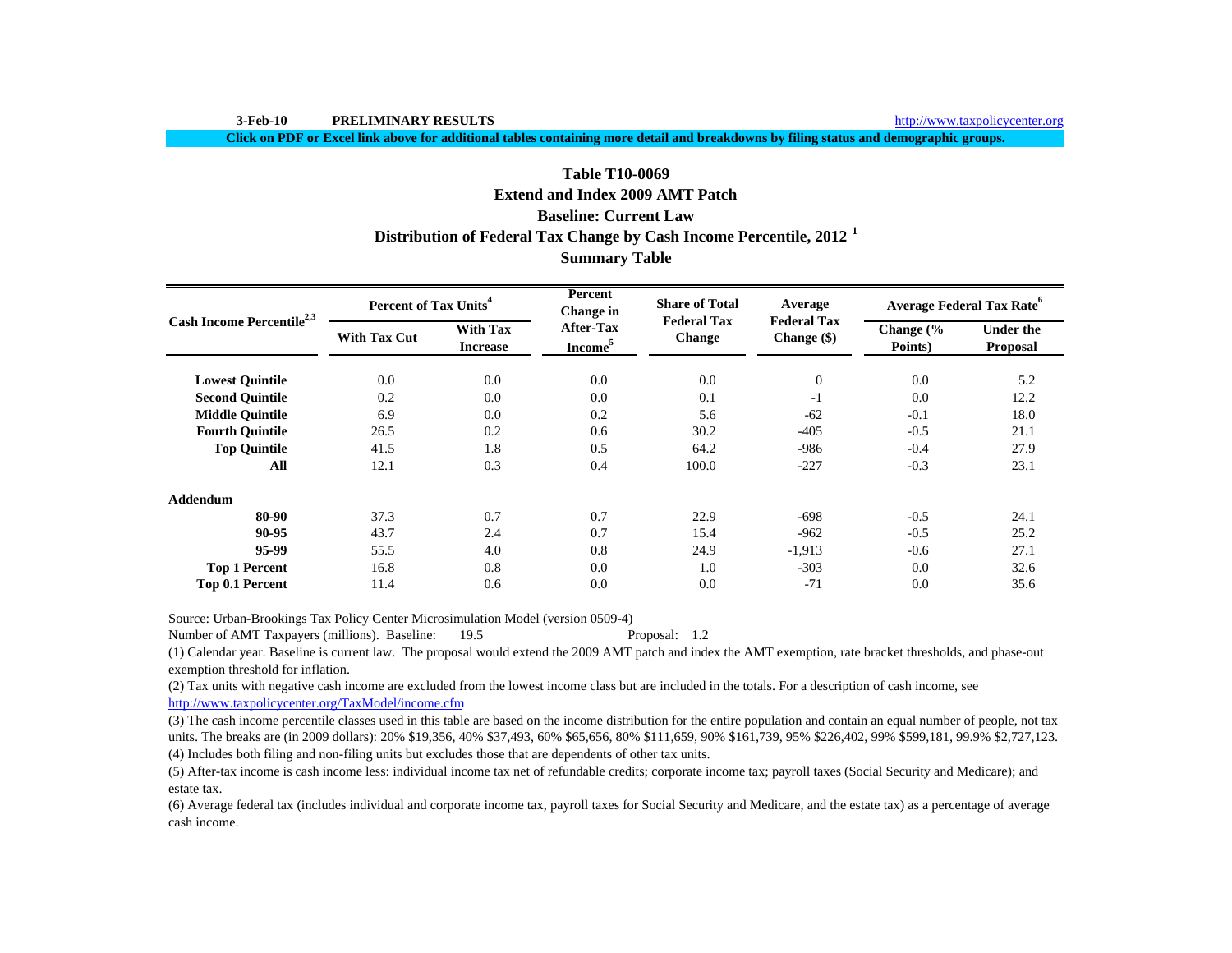## **Distribution of Federal Tax Change by Cash Income Percentile, 2012 <sup>1</sup> Detail TableTable T10-0069Extend and Index 2009 AMT PatchBaseline: Current Law**

| Cash Income Percentile <sup>2,3</sup> | Percent of Tax Units <sup>4</sup> |                                    | <b>Percent Change</b>               | <b>Share of Total</b>               | <b>Average Federal Tax Change</b> |         | <b>Share of Federal Taxes</b> |                       | <b>Average Federal Tax Rate<sup>6</sup></b> |                       |
|---------------------------------------|-----------------------------------|------------------------------------|-------------------------------------|-------------------------------------|-----------------------------------|---------|-------------------------------|-----------------------|---------------------------------------------|-----------------------|
|                                       | <b>With Tax Cut</b>               | <b>With Tax</b><br><b>Increase</b> | in After-Tax<br>Income <sup>5</sup> | <b>Federal Tax</b><br><b>Change</b> | <b>Dollars</b>                    | Percent | Change (%<br>Points)          | Under the<br>Proposal | Change (%<br>Points)                        | Under the<br>Proposal |
| <b>Lowest Quintile</b>                | 0.0                               | 0.0                                | 0.0                                 | 0.0                                 | $\mathbf{0}$                      | 0.0     | 0.0                           | 0.8                   | 0.0                                         | 5.2                   |
| <b>Second Quintile</b>                | 0.2                               | 0.0                                | 0.0                                 | 0.1                                 | $-1$                              | 0.0     | 0.1                           | 4.4                   | 0.0                                         | 12.2                  |
| <b>Middle Quintile</b>                | 6.9                               | 0.0                                | 0.2                                 | 5.6                                 | $-62$                             | $-0.7$  | 0.1                           | 10.8                  | $-0.1$                                      | 18.0                  |
| <b>Fourth Quintile</b>                | 26.5                              | 0.2                                | 0.6                                 | 30.2                                | $-405$                            | $-2.1$  | $-0.2$                        | 18.1                  | $-0.5$                                      | 21.1                  |
| <b>Top Quintile</b>                   | 41.5                              | 1.8                                | 0.5                                 | 64.2                                | $-986$                            | $-1.3$  | 0.0                           | 65.7                  | $-0.4$                                      | 27.9                  |
| All                                   | 12.1                              | 0.3                                | 0.4                                 | 100.0                               | $-227$                            | $-1.3$  | 0.0                           | 100.0                 | $-0.3$                                      | 23.1                  |
| Addendum                              |                                   |                                    |                                     |                                     |                                   |         |                               |                       |                                             |                       |
| 80-90                                 | 37.3                              | 0.7                                | 0.7                                 | 22.9                                | $-698$                            | $-2.1$  | $-0.1$                        | 14.1                  | $-0.5$                                      | 24.1                  |
| 90-95                                 | 43.7                              | 2.4                                | 0.7                                 | 15.4                                | $-962$                            | $-1.9$  | $-0.1$                        | 10.3                  | $-0.5$                                      | 25.2                  |
| 95-99                                 | 55.5                              | 4.0                                | 0.8                                 | 24.9                                | $-1,913$                          | $-2.0$  | $-0.1$                        | 15.8                  | $-0.6$                                      | 27.1                  |
| <b>Top 1 Percent</b>                  | 16.8                              | 0.8                                | 0.0                                 | 1.0                                 | $-303$                            | $-0.1$  | 0.3                           | 25.6                  | 0.0                                         | 32.6                  |
| Top 0.1 Percent                       | 11.4                              | 0.6                                | 0.0                                 | 0.0                                 | $-71$                             | 0.0     | 0.2                           | 12.9                  | 0.0                                         | 35.6                  |

#### **by Cash Income Percentile, 2012 <sup>1</sup> Baseline Distribution of Income and Federal Taxes**

| Cash Income Percentile <sup>2,3</sup> |                       | Tax Units <sup>4</sup> |                            | Average<br><b>Federal Tax</b> | <b>Average After-</b>   | Average<br><b>Federal Tax</b> | <b>Share of Pre-</b><br><b>Tax Income</b> | <b>Share of Post-</b><br><b>Tax Income</b> | Share of<br><b>Federal Taxes</b> |
|---------------------------------------|-----------------------|------------------------|----------------------------|-------------------------------|-------------------------|-------------------------------|-------------------------------------------|--------------------------------------------|----------------------------------|
|                                       | Number<br>(thousands) | Percent of<br>Total    | <b>Income</b><br>(Dollars) | <b>Burden</b><br>(Dollars)    | Tax Income<br>(Dollars) | Rate <sup>6</sup>             | Percent of<br><b>Total</b>                | Percent of<br>Total                        | Percent of<br>Total              |
| <b>Lowest Ouintile</b>                | 38.450                | 24.4                   | 11,600                     | 599                           | 11,001                  | 5.2                           | 3.7                                       | 4.6                                        | 0.8                              |
| <b>Second Quintile</b>                | 34,947                | 22.2                   | 28,852                     | 3,509                         | 25,343                  | 12.2                          | 8.4                                       | 9.7                                        | 4.4                              |
| <b>Middle Quintile</b>                | 31,868                | 20.3                   | 52,224                     | 9.475                         | 42,749                  | 18.1                          | 13.9                                      | 14.8                                       | 10.8                             |
| <b>Fourth Ouintile</b>                | 26.646                | 16.9                   | 88,978                     | 19.164                        | 69,814                  | 21.5                          | 19.8                                      | 20.3                                       | 18.2                             |
| <b>Top Quintile</b>                   | 23,298                | 14.8                   | 280,229                    | 79.103                        | 201.126                 | 28.2                          | 54.5                                      | 51.0                                       | 65.7                             |
| All                                   | 157,348               | 100.0                  | 76,169                     | 17,826                        | 58,343                  | 23.4                          | 100.0                                     | 100.0                                      | 100.0                            |
| Addendum                              |                       |                        |                            |                               |                         |                               |                                           |                                            |                                  |
| 80-90                                 | 11.720                | 7.5                    | 138,385                    | 34,076                        | 104,309                 | 24.6                          | 13.5                                      | 13.3                                       | 14.2                             |
| 90-95                                 | 5,734                 | 3.6                    | 196,549                    | 50,547                        | 146,002                 | 25.7                          | 9.4                                       | 9.1                                        | 10.3                             |
| 95-99                                 | 4,655                 | 3.0                    | 345,574                    | 95,585                        | 249.989                 | 27.7                          | 13.4                                      | 12.7                                       | 15.9                             |
| <b>Top 1 Percent</b>                  | 1,190                 | 0.8                    | 1,825,188                  | 595,812                       | ,229,376                | 32.6                          | 18.1                                      | 15.9                                       | 25.3                             |
| Top 0.1 Percent                       | 120                   | 0.1                    | 8,367,274                  | 2,978,313                     | 5,388,961               | 35.6                          | 8.4                                       | 7.0                                        | 12.7                             |

Source: Urban-Brookings Tax Policy Center Microsimulation Model (version 0509-4)

Number of AMT Taxpayers (millions). Baseline: 19.5 Proposal: 1.2

(1) Calendar year. Baseline is current law. The proposal would extend the 2009 AMT patch and index the AMT exemption, rate bracket thresholds, and phase-out exemption threshold for inflation.

(2) Tax units with negative cash income are excluded from the lowest income class but are included in the totals. For a description of cash income, see

http://www.taxpolicycenter.org/TaxModel/income.cfm

(3) The cash income percentile classes used in this table are based on the income distribution for the entire population and contain an equal number of people, not tax units. The breaks are (in 2009 dollars): 20% \$19,356, \$37,493, 60% \$65,656, 80% \$111,659, 90% \$161,739, 95% \$226,402, 99% \$599,181, 99.9% \$2,727,123.

(4) Includes both filing and non-filing units but excludes those that are dependents of other tax units.

(5) After-tax income is cash income less: individual income tax net of refundable credits; corporate income tax; payroll taxes (Social Security and Medicare); and estate tax.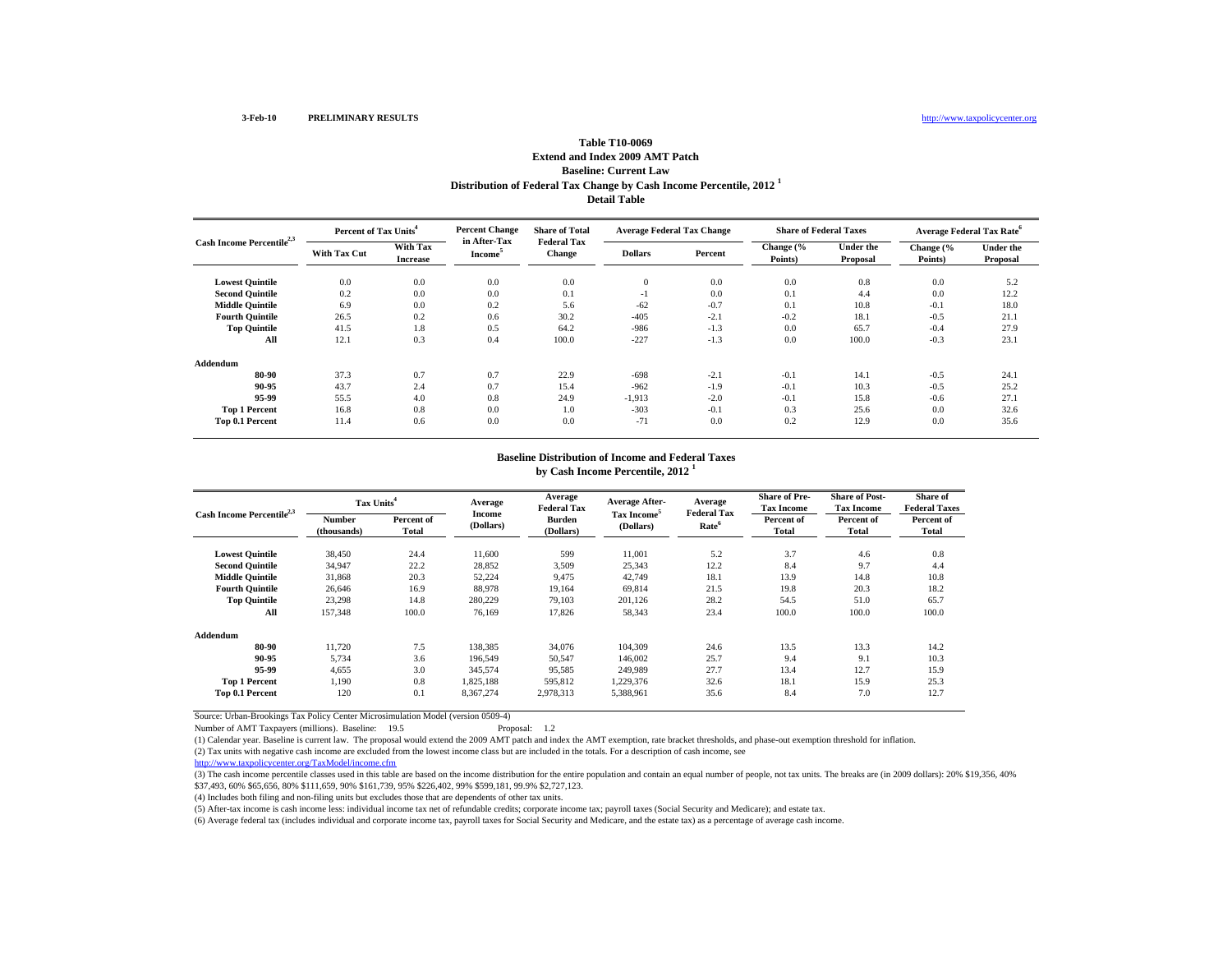## **Distribution of Federal Tax Change by Cash Income Percentile Adjusted for Family Size, 2012 1 Detail Table Table T10-0069Extend and Index 2009 AMT PatchBaseline: Current Law**

| Cash Income Percentile <sup>2,3</sup> | Percent of Tax Units <sup>4</sup> |                             | <b>Percent Change</b><br>in After-Tax | <b>Share of Total</b>               | <b>Average Federal Tax Change</b> |         | <b>Share of Federal Taxes</b> |                              | <b>Average Federal Tax Rate</b> <sup>o</sup> |                              |
|---------------------------------------|-----------------------------------|-----------------------------|---------------------------------------|-------------------------------------|-----------------------------------|---------|-------------------------------|------------------------------|----------------------------------------------|------------------------------|
|                                       | <b>With Tax Cut</b>               | With Tax<br><b>Increase</b> | Income <sup>5</sup>                   | <b>Federal Tax</b><br><b>Change</b> | <b>Dollars</b>                    | Percent | Change (%<br>Points)          | <b>Under the</b><br>Proposal | Change (%<br>Points)                         | <b>Under the</b><br>Proposal |
| <b>Lowest Ouintile</b>                | 0.0                               | 0.0                         | 0.0                                   | 0.0                                 | $\mathbf{0}$                      | 0.0     | 0.0                           | 0.3                          | 0.0                                          | 2.1                          |
| <b>Second Quintile</b>                | 1.8                               | 0.0                         | 0.1                                   | 1.4                                 | $-16$                             | $-0.6$  | 0.0                           | 3.3                          | $-0.1$                                       | 10.7                         |
| <b>Middle Ouintile</b>                | 9.9                               | 0.0                         | 0.4                                   | 12.3                                | $-141$                            | $-1.8$  | $-0.1$                        | 8.7                          | $-0.3$                                       | 16.7                         |
| <b>Fourth Quintile</b>                | 24.6                              | 0.1                         | 0.7                                   | 33.8                                | $-404$                            | $-2.5$  | $-0.2$                        | 17.1                         | $-0.5$                                       | 20.4                         |
| <b>Top Quintile</b>                   | 26.6                              | 1.4                         | 0.4                                   | 52.4                                | $-626$                            | $-1.0$  | 0.2                           | 70.5                         | $-0.3$                                       | 27.7                         |
| All                                   | 12.1                              | 0.3                         | 0.4                                   | 100.0                               | $-227$                            | $-1.3$  | 0.0                           | 100.0                        | $-0.3$                                       | 23.1                         |
| Addendum                              |                                   |                             |                                       |                                     |                                   |         |                               |                              |                                              |                              |
| 80-90                                 | 22.0                              | 0.8                         | 0.4                                   | 16.0                                | $-381$                            | $-1.3$  | 0.0                           | 15.3                         | $-0.3$                                       | 24.0                         |
| 90-95                                 | 26.5                              | 1.3                         | 0.6                                   | 14.3                                | $-681$                            | $-1.6$  | 0.0                           | 11.5                         | $-0.4$                                       | 25.3                         |
| 95-99                                 | 40.1                              | 3.4                         | 0.6                                   | 20.7                                | $-1,245$                          | $-1.5$  | $-0.1$                        | 17.1                         | $-0.4$                                       | 27.0                         |
| <b>Top 1 Percent</b>                  | 19.0                              | 0.9                         | 0.0                                   | 1.4                                 | $-350$                            | $-0.1$  | 0.3                           | 26.6                         | 0.0                                          | 32.4                         |
| Top 0.1 Percent                       | 13.5                              | 0.9                         | 0.0                                   | 0.1                                 | $-185$                            | 0.0     | 0.2                           | 13.4                         | 0.0                                          | 35.3                         |

### **Baseline Distribution of Income and Federal Taxes**

**by Cash Income Percentile Adjusted for Family Size, 2012 <sup>1</sup>**

| Cash Income Percentile <sup>2,3</sup> |                              | Tax Units <sup>4</sup> |                     | Average<br>Federal Tax     | Average After-                       | Average<br><b>Federal Tax</b> | <b>Share of Pre-</b><br><b>Tax Income</b> | <b>Share of Post-</b><br><b>Tax Income</b> | Share of<br><b>Federal Taxes</b> |
|---------------------------------------|------------------------------|------------------------|---------------------|----------------------------|--------------------------------------|-------------------------------|-------------------------------------------|--------------------------------------------|----------------------------------|
|                                       | <b>Number</b><br>(thousands) | Percent of<br>Total    | Income<br>(Dollars) | <b>Burden</b><br>(Dollars) | Tax Income <sup>5</sup><br>(Dollars) | Rate <sup>6</sup>             | Percent of<br>Total                       | Percent of<br>Total                        | Percent of<br><b>Total</b>       |
| <b>Lowest Quintile</b>                | 31,706                       | 20.2                   | 10.935              | 233                        | 10.703                               | 2.1                           | 2.9                                       | 3.7                                        | 0.3                              |
| <b>Second Quintile</b>                | 32,349                       | 20.6                   | 26,208              | 2,812                      | 23,395                               | 10.7                          | 7.1                                       | 8.2                                        | 3.2                              |
| <b>Middle Quintile</b>                | 31,237                       | 19.9                   | 46,322              | 7,852                      | 38,471                               | 17.0                          | 12.1                                      | 13.1                                       | 8.7                              |
| <b>Fourth Quintile</b>                | 29,980                       | 19.1                   | 77,565              | 16,224                     | 61,342                               | 20.9                          | 19.4                                      | 20.0                                       | 17.3                             |
| <b>Top Quintile</b>                   | 29.936                       | 19.0                   | 235,547             | 65.847                     | 169.700                              | 28.0                          | 58.8                                      | 55.3                                       | 70.3                             |
| All                                   | 157,348                      | 100.0                  | 76,169              | 17,826                     | 58,343                               | 23.4                          | 100.0                                     | 100.0                                      | 100.0                            |
| Addendum                              |                              |                        |                     |                            |                                      |                               |                                           |                                            |                                  |
| 80-90                                 | 15.019                       | 9.6                    | 117.658             | 28,579                     | 89,079                               | 24.3                          | 14.7                                      | 14.6                                       | 15.3                             |
| 90-95                                 | 7,540                        | 4.8                    | 167,170             | 43,043                     | 124,127                              | 25.8                          | 10.5                                      | 10.2                                       | 11.6                             |
| 95-99                                 | 5.940                        | 3.8                    | 294,212             | 80,760                     | 213.452                              | 27.5                          | 14.6                                      | 13.8                                       | 17.1                             |
| <b>Top 1 Percent</b>                  | 1,436                        | 0.9                    | 1,584,726           | 513,626                    | 1,071,100                            | 32.4                          | 19.0                                      | 16.8                                       | 26.3                             |
| Top 0.1 Percent                       | 142                          | 0.1                    | 7,360,192           | 2,599,522                  | 4,760,670                            | 35.3                          | 8.7                                       | 7.4                                        | 13.2                             |

Source: Urban-Brookings Tax Policy Center Microsimulation Model (version 0509-4) Number of AMT Taxpayers (millions). Baseline: 19.5

(1) Calendar year. Baseline is current law. The proposal would extend the 2009 AMT patch and index the AMT exemption, rate bracket thresholds, and phase-out exemption threshold for inflation.

(2) Tax units with negative cash income are excluded from the lowest income class but are included in the totals. For a description of cash income, see

http://www.taxpolicycenter.org/TaxModel/income.cfm

(3) The cash income percentile classes used in this table are based on the income distribution for the entire population and contain an equal number of people, not tax units. The incomes used are adjusted for family size b by the square root of the number of people in the tax unit. The resulting percentile breaks are (in 2009 dollars): 20% \$13,219, 40% \$24,782, 60% \$41,864, 80% \$68,188, 90% \$97,830, 95% \$138,709, 99% \$361,983, 99.9% \$1,670,467.

(4) Includes both filing and non-filing units but excludes those that are dependents of other tax units.

(5) After-tax income is cash income less: individual income tax net of refundable credits; corporate income tax; payroll taxes (Social Security and Medicare); and estate tax.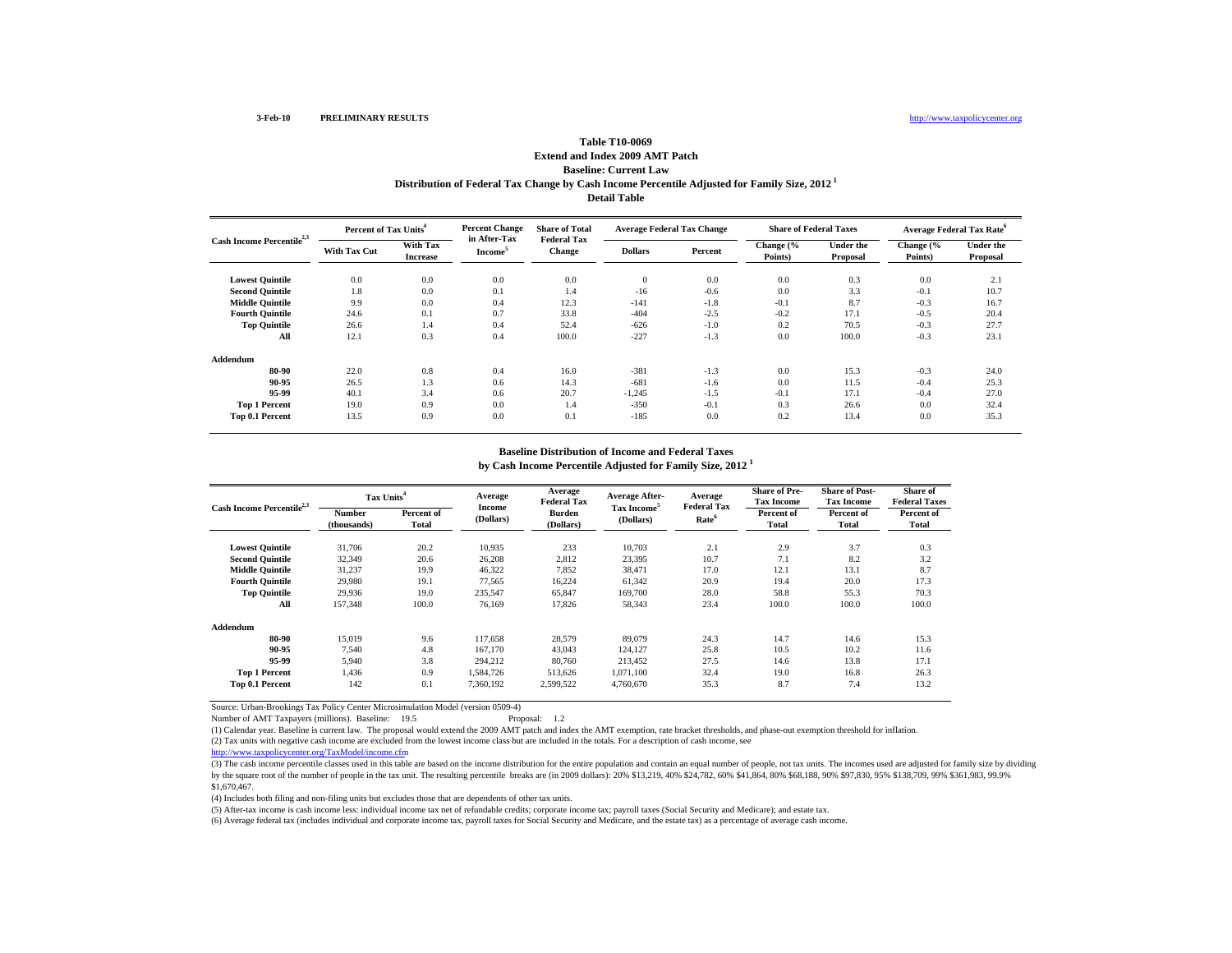## **Table T10-0069**

### **Distribution of Federal Tax Change by Cash Income Percentile Adjusted for Family Size, 2012 1 Detail Table - Single Tax Units Extend and Index 2009 AMT PatchBaseline: Current Law**

| Cash Income Percentile <sup>2,3</sup> | Percent of Tax Units <sup>4</sup> |                                    | <b>Percent Change</b>               | <b>Share of Total</b>        | <b>Average Federal Tax Change</b> |         | <b>Share of Federal Taxes</b> |                       | <b>Average Federal Tax Rate<sup>6</sup></b> |                       |
|---------------------------------------|-----------------------------------|------------------------------------|-------------------------------------|------------------------------|-----------------------------------|---------|-------------------------------|-----------------------|---------------------------------------------|-----------------------|
|                                       | <b>With Tax Cut</b>               | <b>With Tax</b><br><b>Increase</b> | in After-Tax<br>Income <sup>5</sup> | <b>Federal Tax</b><br>Change | <b>Dollars</b>                    | Percent | Change (%<br>Points)          | Under the<br>Proposal | Change (%<br>Points)                        | Under the<br>Proposal |
| <b>Lowest Quintile</b>                | 0.0                               | 0.0                                | 0.0                                 | 0.0                          | $\mathbf{0}$                      | 0.0     | 0.0                           | 1.5                   | 0.0                                         | 7.3                   |
| <b>Second Quintile</b>                | 0.1                               | 0.0                                | 0.0                                 | 1.1                          | $-1$                              | $-0.1$  | 0.0                           | 5.3                   | 0.0                                         | 11.7                  |
| <b>Middle Quintile</b>                | 0.3                               | 0.0                                | 0.0                                 | 2.5                          | $-3$                              | 0.0     | 0.0                           | 12.5                  | 0.0                                         | 18.0                  |
| <b>Fourth Quintile</b>                | 1.4                               | 0.0                                | 0.0                                 | 10.1                         | $-14$                             | $-0.1$  | 0.0                           | 20.4                  | 0.0                                         | 21.9                  |
| <b>Top Quintile</b>                   | 7.6                               | 0.3                                | 0.1                                 | 86.4                         | $-141$                            | $-0.3$  | $-0.1$                        | 60.2                  | $-0.1$                                      | 28.5                  |
| All                                   | 1.4                               | 0.0                                | 0.1                                 | 100.0                        | $-23$                             | $-0.2$  | 0.0                           | 100.0                 | $-0.1$                                      | 22.9                  |
| Addendum                              |                                   |                                    |                                     |                              |                                   |         |                               |                       |                                             |                       |
| 80-90                                 | 3.2                               | 0.0                                | 0.1                                 | 16.8                         | $-52$                             | $-0.2$  | 0.0                           | 15.5                  | $-0.1$                                      | 25.2                  |
| 90-95                                 | 6.9                               | 0.3                                | 0.2                                 | 19.4                         | $-128$                            | $-0.4$  | 0.0                           | 10.9                  | $-0.1$                                      | 26.8                  |
| 95-99                                 | 18.3                              | 1.0                                | 0.3                                 | 44.5                         | $-388$                            | $-0.7$  | $-0.1$                        | 14.6                  | $-0.2$                                      | 27.5                  |
| <b>Top 1 Percent</b>                  | 19.4                              | 0.1                                | 0.0                                 | 5.7                          | $-249$                            | $-0.1$  | 0.0                           | 19.1                  | 0.0                                         | 34.5                  |
| Top 0.1 Percent                       | 14.1                              | 0.0                                | 0.0                                 | 0.2                          | $-73$                             | 0.0     | 0.0                           | 9.2                   | 0.0                                         | 38.1                  |

### **by Cash Income Percentile Adjusted for Family Size, 2012 1 Baseline Distribution of Income and Federal Taxes**

| Cash Income Percentile <sup>2,3</sup> |                       | Tax Units <sup>4</sup> |                     | Average<br><b>Federal Tax</b> | <b>Average After-</b>                | Average<br><b>Federal Tax</b> | <b>Share of Pre-</b><br><b>Tax Income</b> | <b>Share of Post-</b><br><b>Tax Income</b> | Share of<br><b>Federal Taxes</b> |
|---------------------------------------|-----------------------|------------------------|---------------------|-------------------------------|--------------------------------------|-------------------------------|-------------------------------------------|--------------------------------------------|----------------------------------|
|                                       | Number<br>(thousands) | Percent of<br>Total    | Income<br>(Dollars) | <b>Burden</b><br>(Dollars)    | Tax Income <sup>5</sup><br>(Dollars) | Rate <sup>6</sup>             | Percent of<br>Total                       | Percent of<br>Total                        | Percent of<br>Total              |
| <b>Lowest Quintile</b>                | 16.972                | 24.6                   | 8,380               | 611                           | 7.769                                | 7.3                           | 4.7                                       | 5.7                                        | 1.5                              |
| <b>Second Quintile</b>                | 15.474                | 22.5                   | 19,970              | 2,345                         | 17,625                               | 11.7                          | 10.2                                      | 11.7                                       | 5.2                              |
| <b>Middle Quintile</b>                | 14,005                | 20.3                   | 34,261              | 6,183                         | 28,078                               | 18.1                          | 15.9                                      | 16.9                                       | 12.5                             |
| <b>Fourth Quintile</b>                | 11,543                | 16.8                   | 55,833              | 12,256                        | 43,577                               | 22.0                          | 21.3                                      | 21.6                                       | 20.4                             |
| <b>Top Quintile</b>                   | 9,596                 | 13.9                   | 151,979             | 43,502                        | 108,477                              | 28.6                          | 48.2                                      | 44.6                                       | 60.2                             |
| All                                   | 68,932                | 100.0                  | 43,878              | 10,053                        | 33,825                               | 22.9                          | 100.0                                     | 100.0                                      | 100.0                            |
| Addendum                              |                       |                        |                     |                               |                                      |                               |                                           |                                            |                                  |
| 80-90                                 | 5,066                 | 7.4                    | 84,037              | 21,258                        | 62,779                               | 25.3                          | 14.1                                      | 13.6                                       | 15.5                             |
| 90-95                                 | 2,373                 | 3.4                    | 119,032             | 31,966                        | 87,066                               | 26.9                          | 9.3                                       | 8.9                                        | 11.0                             |
| 95-99                                 | 1.795                 | 2.6                    | 204,548             | 56,595                        | 147.953                              | 27.7                          | 12.1                                      | 11.4                                       | 14.7                             |
| <b>Top 1 Percent</b>                  | 361                   | 0.5                    | 1,060,631           | 366,389                       | 694.243                              | 34.5                          | 12.7                                      | 10.8                                       | 19.1                             |
| Top 0.1 Percent                       | 32                    | 0.1                    | 5,243,107           | 1,999,153                     | 3,243,953                            | 38.1                          | 5.5                                       | 4.4                                        | 9.1                              |

Source: Urban-Brookings Tax Policy Center Microsimulation Model (version 0509-4)

(2) Tax units with negative cash income are excluded from the lowest income class but are included in the totals. For a description of cash income, see (1) Calendar year. Baseline is current law. The proposal would extend the 2009 AMT patch and index the AMT exemption, rate bracket thresholds, and phase-out exemption threshold for inflation.

http://www.taxpolicycenter.org/TaxModel/income.cfm

(3) The cash income percentile classes used in this table are based on the income distribution for the entire population and contain an equal number of people, not tax units. The incomes used are adjusted for family size b dividing by the square root of the number of people in the tax unit. The resulting percentile breaks are (in 2009 dollars): 20% \$13,219, 40% \$24,782, 60% \$41,864, 80% \$68,188, 90% \$97,830, 95% \$13,709, 99% \$361,983, 99.9% \$1,670,467.

(4) Includes both filing and non-filing units but excludes those that are dependents of other tax units.

(5) After-tax income is cash income less: individual income tax net of refundable credits; corporate income tax; payroll taxes (Social Security and Medicare); and estate tax.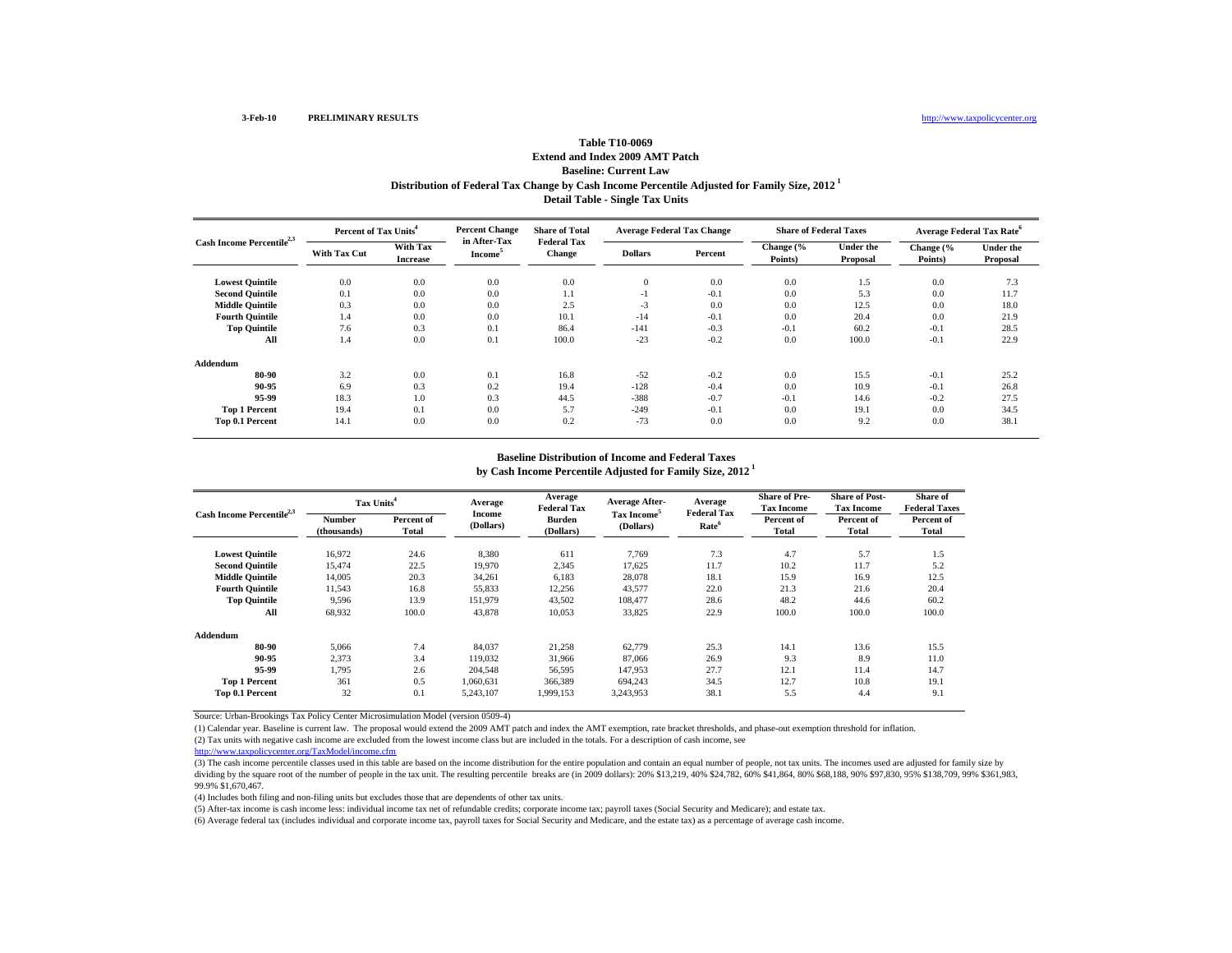## **Table T10-0069**

### **Distribution of Federal Tax Change by Cash Income Percentile Adjusted for Family Size, 2012 1 Detail Table - Married Tax Units Filing Jointly Extend and Index 2009 AMT PatchBaseline: Current Law**

| Cash Income Percentile <sup>2,3</sup> | Percent of Tax Units <sup>4</sup> |                                    | <b>Percent Change</b>               | <b>Share of Total</b>        | <b>Average Federal Tax Change</b> |         | <b>Share of Federal Taxes</b> |                       | <b>Average Federal Tax Rate<sup>6</sup></b> |                       |
|---------------------------------------|-----------------------------------|------------------------------------|-------------------------------------|------------------------------|-----------------------------------|---------|-------------------------------|-----------------------|---------------------------------------------|-----------------------|
|                                       | <b>With Tax Cut</b>               | <b>With Tax</b><br><b>Increase</b> | in After-Tax<br>Income <sup>5</sup> | <b>Federal Tax</b><br>Change | <b>Dollars</b>                    | Percent | Change (%<br>Points)          | Under the<br>Proposal | Change (%<br>Points)                        | Under the<br>Proposal |
| <b>Lowest Quintile</b>                | 0.0                               | 0.0                                | 0.0                                 | 0.0                          | $\mathbf{0}$                      | 0.0     | 0.0                           | 0.2                   | 0.0                                         | 3.0                   |
| <b>Second Quintile</b>                | 1.5                               | 0.0                                | 0.0                                 | 0.4                          | $-13$                             | $-0.4$  | 0.0                           | 1.7                   | 0.0                                         | 10.6                  |
| <b>Middle Quintile</b>                | 15.0                              | 0.0                                | 0.5                                 | 9.5                          | $-240$                            | $-2.6$  | $-0.1$                        | 5.6                   | $-0.4$                                      | 15.3                  |
| <b>Fourth Quintile</b>                | 37.1                              | 0.2                                | 0.9                                 | 34.7                         | $-669$                            | $-3.5$  | $-0.3$                        | 15.0                  | $-0.7$                                      | 19.5                  |
| <b>Top Quintile</b>                   | 34.7                              | 2.0                                | 0.4                                 | 55.4                         | $-862$                            | $-1.1$  | 0.3                           | 77.4                  | $-0.3$                                      | 27.5                  |
| All                                   | 22.6                              | 0.7                                | 0.5                                 | 100.0                        | $-472$                            | $-1.5$  | 0.0                           | 100.0                 | $-0.4$                                      | 24.1                  |
| Addendum                              |                                   |                                    |                                     |                              |                                   |         |                               |                       |                                             |                       |
| 80-90                                 | 30.6                              | 1.1                                | 0.5                                 | 16.7                         | $-544$                            | $-1.7$  | 0.0                           | 15.5                  | $-0.4$                                      | 23.5                  |
| 90-95                                 | 34.1                              | 1.9                                | 0.7                                 | 15.5                         | $-926$                            | $-1.9$  | $-0.1$                        | 12.5                  | $-0.5$                                      | 24.9                  |
| 95-99                                 | 48.8                              | 4.6                                | 0.7                                 | 21.8                         | $-1,624$                          | $-1.8$  | 0.0                           | 19.0                  | $-0.5$                                      | 27.0                  |
| <b>Top 1 Percent</b>                  | 18.8                              | 0.7                                | 0.0                                 | 1.4                          | $-402$                            | $-0.1$  | 0.4                           | 30.4                  | 0.0                                         | 31.9                  |
| Top 0.1 Percent                       | 13.9                              | 0.1                                | 0.0                                 | 0.1                          | $-268$                            | 0.0     | 0.2                           | 15.1                  | 0.0                                         | 34.8                  |

### **by Cash Income Percentile Adjusted for Family Size, 2012 1 Baseline Distribution of Income and Federal Taxes**

| Cash Income Percentile <sup>2,3</sup> | Tax Units <sup>4</sup> |                     | Average                    | Average<br><b>Federal Tax</b> | <b>Average After-</b>                | Average<br><b>Federal Tax</b> | <b>Share of Pre-</b><br><b>Tax Income</b> | <b>Share of Post-</b><br><b>Tax Income</b> | Share of<br><b>Federal Taxes</b> |
|---------------------------------------|------------------------|---------------------|----------------------------|-------------------------------|--------------------------------------|-------------------------------|-------------------------------------------|--------------------------------------------|----------------------------------|
|                                       | Number<br>(thousands)  | Percent of<br>Total | <b>Income</b><br>(Dollars) | <b>Burden</b><br>(Dollars)    | Tax Income <sup>5</sup><br>(Dollars) | Rate <sup>6</sup>             | Percent of<br>Total                       | Percent of<br>Total                        | Percent of<br>Total              |
| <b>Lowest Quintile</b>                | 6,622                  | 10.8                | 14,526                     | 428                           | 14.098                               | 3.0                           | 1.2                                       | 1.6                                        | 0.2                              |
| <b>Second Quintile</b>                | 8,956                  | 14.6                | 33,405                     | 3,549                         | 29,855                               | 10.6                          | 3.9                                       | 4.6                                        | 1.7                              |
| <b>Middle Quintile</b>                | 11.470                 | 18.7                | 59,671                     | 9,392                         | 50,279                               | 15.7                          | 8.9                                       | 9.9                                        | 5.7                              |
| <b>Fourth Quintile</b>                | 15,032                 | 24.5                | 95,023                     | 19,237                        | 75,786                               | 20.2                          | 18.5                                      | 19.5                                       | 15.3                             |
| <b>Top Quintile</b>                   | 18,609                 | 30.3                | 281,842                    | 78.238                        | 203.604                              | 27.8                          | 67.8                                      | 64.9                                       | 77.0                             |
| All                                   | 61,357                 | 100.0               | 126,020                    | 30,803                        | 95,217                               | 24.4                          | 100.0                                     | 100.0                                      | 100.0                            |
| Addendum                              |                        |                     |                            |                               |                                      |                               |                                           |                                            |                                  |
| 80-90                                 | 8.860                  | 14.4                | 138,312                    | 33,025                        | 105.286                              | 23.9                          | 15.9                                      | 16.0                                       | 15.5                             |
| 90-95                                 | 4,843                  | 7.9                 | 192,091                    | 48,811                        | 143,280                              | 25.4                          | 12.0                                      | 11.9                                       | 12.5                             |
| 95-99                                 | 3.890                  | 6.3                 | 337,723                    | 92.709                        | 245.014                              | 27.5                          | 17.0                                      | 16.3                                       | 19.1                             |
| <b>Top 1 Percent</b>                  | 1,015                  | 1.7                 | 1,748,464                  | 557,743                       | 1.190.721                            | 31.9                          | 23.0                                      | 20.7                                       | 30.0                             |
| Top 0.1 Percent                       | 102                    | 0.2                 | 7,890,377                  | 2,743,003                     | 5,147,375                            | 34.8                          | 10.5                                      | 9.0                                        | 14.9                             |

Source: Urban-Brookings Tax Policy Center Microsimulation Model (version 0509-4)

(2) Tax units with negative cash income are excluded from the lowest income class but are included in the totals. For a description of cash income, see (1) Calendar year. Baseline is current law. The proposal would extend the 2009 AMT patch and index the AMT exemption, rate bracket thresholds, and phase-out exemption threshold for inflation.

http://www.taxpolicycenter.org/TaxModel/income.cfm

(3) The cash income percentile classes used in this table are based on the income distribution for the entire population and contain an equal number of people, not tax units. The incomes used are adjusted for family size b dividing by the square root of the number of people in the tax unit. The resulting percentile breaks are (in 2009 dollars): 20% \$13,219, 40% \$24,782, 60% \$41,864, 80% \$68,188, 90% \$97,830, 95% \$13,709, 99% \$361,983, 99.9% \$1,670,467.

(4) Includes both filing and non-filing units but excludes those that are dependents of other tax units.

(5) After-tax income is cash income less: individual income tax net of refundable credits; corporate income tax; payroll taxes (Social Security and Medicare); and estate tax.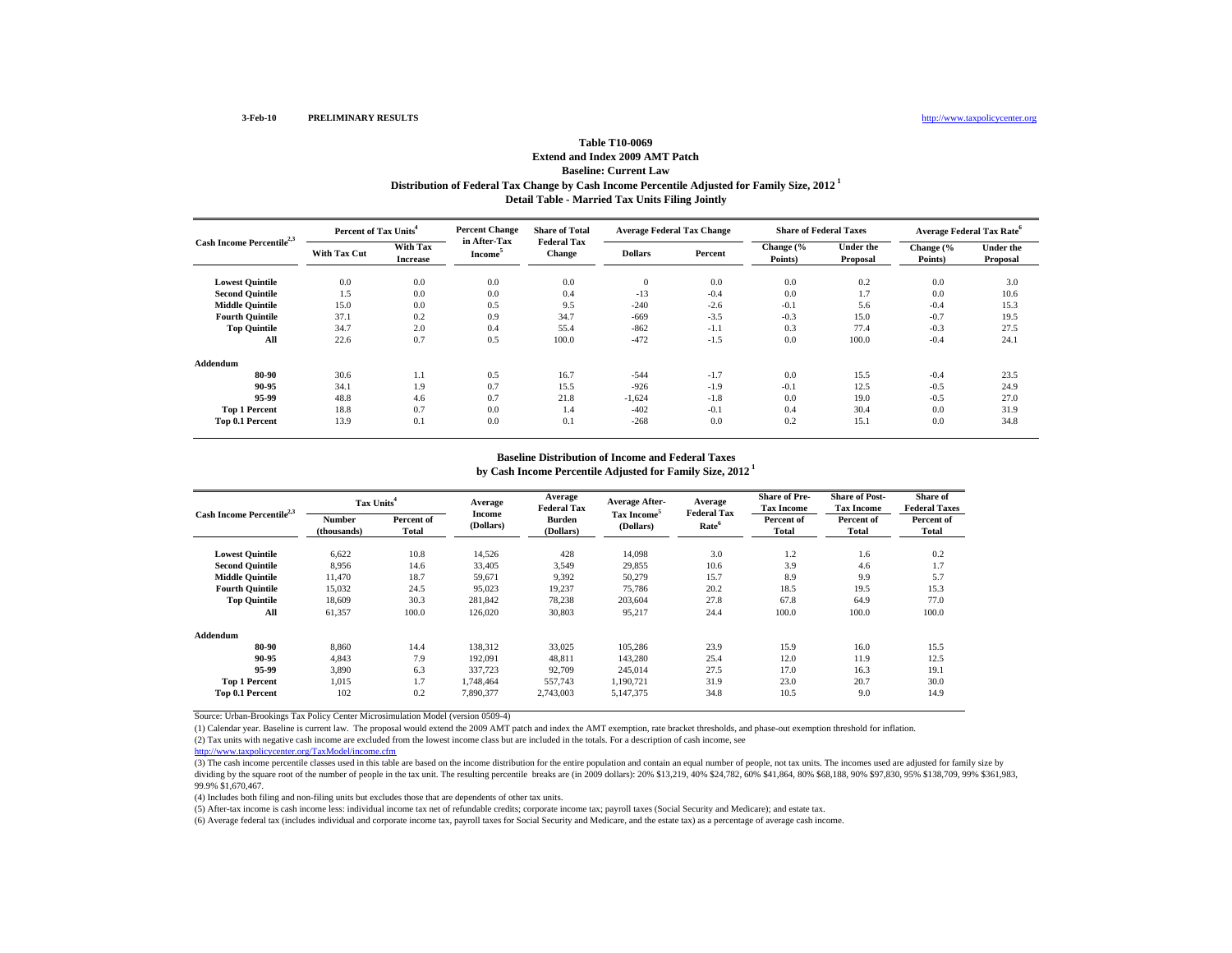## **Table T10-0069**

## **Distribution of Federal Tax Change by Cash Income Percentile Adjusted for Family Size, 2012 1 Detail Table - Head of Household Tax Units Extend and Index 2009 AMT PatchBaseline: Current Law**

| Cash Income Percentile <sup>2,3</sup> | Percent of Tax Units <sup>4</sup> |                                    | <b>Percent Change</b>               | <b>Share of Total</b>        | <b>Average Federal Tax Change</b> |         | <b>Share of Federal Taxes</b> |                              | <b>Average Federal Tax Rate<sup>6</sup></b> |                              |
|---------------------------------------|-----------------------------------|------------------------------------|-------------------------------------|------------------------------|-----------------------------------|---------|-------------------------------|------------------------------|---------------------------------------------|------------------------------|
|                                       | <b>With Tax Cut</b>               | <b>With Tax</b><br><b>Increase</b> | in After-Tax<br>Income <sup>5</sup> | <b>Federal Tax</b><br>Change | <b>Dollars</b>                    | Percent | Change (%<br>Points)          | <b>Under the</b><br>Proposal | Change (%<br>Points)                        | <b>Under the</b><br>Proposal |
| <b>Lowest Quintile</b>                | 0.0                               | 0.0                                | 0.0                                 | 0.0                          | $\mathbf{0}$                      | 0.0     | $-0.1$                        | $-3.8$                       | 0.0                                         | $-5.9$                       |
| <b>Second Quintile</b>                | 5.3                               | 0.0                                | 0.2                                 | 7.3                          | $-44$                             | $-1.6$  | 0.2                           | 12.9                         | $-0.1$                                      | 9.0                          |
| <b>Middle Quintile</b>                | 22.9                              | 0.1                                | 0.7                                 | 31.1                         | $-279$                            | $-3.1$  | $-0.1$                        | 27.3                         | $-0.6$                                      | 17.1                         |
| <b>Fourth Quintile</b>                | 53.5                              | 0.1                                | 1.0                                 | 37.6                         | $-619$                            | $-3.7$  | $-0.3$                        | 27.7                         | $-0.8$                                      | 20.9                         |
| <b>Top Quintile</b>                   | 49.3                              | 1.5                                | 0.7                                 | 24.1                         | $-889$                            | $-1.9$  | 0.3                           | 35.9                         | $-0.5$                                      | 26.0                         |
| All                                   | 14.9                              | 0.1                                | 0.5                                 | 100.0                        | $-187$                            | $-2.8$  | 0.0                           | 100.0                        | $-0.5$                                      | 15.7                         |
| Addendum                              |                                   |                                    |                                     |                              |                                   |         |                               |                              |                                             |                              |
| 80-90                                 | 44.2                              | 2.1                                | 0.8                                 | 11.7                         | $-666$                            | $-2.4$  | 0.1                           | 13.6                         | $-0.6$                                      | 24.1                         |
| 90-95                                 | 60.5                              | 0.0                                | 1.1                                 | 6.2                          | $-1,228$                          | $-3.1$  | 0.0                           | 5.5                          | $-0.8$                                      | 24.6                         |
| 95-99                                 | 62.9                              | 1.0                                | 0.8                                 | 6.0                          | $-1,582$                          | $-2.3$  | 0.0                           | 7.4                          | $-0.6$                                      | 24.7                         |
| <b>Top 1 Percent</b>                  | 22.4                              | 0.0                                | 0.0                                 | 0.2                          | $-314$                            | $-0.1$  | 0.3                           | 9.5                          | 0.0                                         | 32.4                         |
| Top 0.1 Percent                       | 11.3                              | 0.0                                | 0.0                                 | 0.0                          | $-28$                             | 0.0     | 0.1                           | 4.4                          | 0.0                                         | 35.3                         |

### **by Cash Income Percentile Adjusted for Family Size, 2012 1 Baseline Distribution of Income and Federal Taxes**

| Cash Income Percentile <sup>2,3</sup> | Tax Units <sup>4</sup> |                            | Average             | Average<br><b>Federal Tax</b> | <b>Average After-</b>                | Average<br><b>Federal Tax</b> | <b>Share of Pre-</b><br><b>Tax Income</b> | <b>Share of Post-</b><br><b>Tax Income</b> | Share of<br><b>Federal Taxes</b> |
|---------------------------------------|------------------------|----------------------------|---------------------|-------------------------------|--------------------------------------|-------------------------------|-------------------------------------------|--------------------------------------------|----------------------------------|
|                                       | Number<br>(thousands)  | Percent of<br><b>Total</b> | Income<br>(Dollars) | Burden<br>(Dollars)           | Tax Income <sup>5</sup><br>(Dollars) | Rate <sup>6</sup>             | Percent of<br>Total                       | Percent of<br>Total                        | Percent of<br>Total              |
| <b>Lowest Quintile</b>                | 7,840                  | 31.9                       | 13,490              | $-789$                        | 14,278                               | $-5.9$                        | 10.3                                      | 13.0                                       | $-3.7$                           |
| <b>Second Ouintile</b>                | 7,497                  | 30.5                       | 30,617              | 2,806                         | 27,811                               | 9.2                           | 22.4                                      | 24.3                                       | 12.7                             |
| <b>Middle Quintile</b>                | 5,095                  | 20.8                       | 50,275              | 8,884                         | 41,391                               | 17.7                          | 25.0                                      | 24.5                                       | 27.4                             |
| <b>Fourth Ouintile</b>                | 2.777                  | 11.3                       | 76,881              | 16,686                        | 60.195                               | 21.7                          | 20.8                                      | 19.4                                       | 28.0                             |
| <b>Top Quintile</b>                   | 1,242                  | 5.1                        | 178,521             | 47,379                        | 131,142                              | 26.5                          | 21.6                                      | 18.9                                       | 35.6                             |
| All                                   | 24,547                 | 100.0                      | 41,760              | 6,738                         | 35,022                               | 16.1                          | 100.0                                     | 100.0                                      | 100.0                            |
| Addendum                              |                        |                            |                     |                               |                                      |                               |                                           |                                            |                                  |
| 80-90                                 | 805                    | 3.3                        | 112,763             | 27,833                        | 84,930                               | 24.7                          | 8.9                                       | 8.0                                        | 13.5                             |
| 90-95                                 | 232                    | 0.9                        | 154,893             | 39,264                        | 115.629                              | 25.4                          | 3.5                                       | 3.1                                        | 5.5                              |
| 95-99                                 | 173                    | 0.7                        | 278,418             | 70,246                        | 208,172                              | 25.2                          | 4.7                                       | 4.2                                        | 7.3                              |
| <b>Top 1 Percent</b>                  | 33                     | 0.1                        | 1,423,600           | 460,786                       | 962,813                              | 32.4                          | 4.6                                       | 3.7                                        | 9.2                              |
| Top 0.1 Percent                       | 3                      | 0.0                        | 6,950,503           | 2,450,334                     | 4,500,170                            | 35.3                          | 2.0                                       | 1.5                                        | 4.3                              |

Source: Urban-Brookings Tax Policy Center Microsimulation Model (version 0509-4)

(2) Tax units with negative cash income are excluded from the lowest income class but are included in the totals. For a description of cash income, see (1) Calendar year. Baseline is current law. The proposal would extend the 2009 AMT patch and index the AMT exemption, rate bracket thresholds, and phase-out exemption threshold for inflation.

http://www.taxpolicycenter.org/TaxModel/income.cfm

(3) The cash income percentile classes used in this table are based on the income distribution for the entire population and contain an equal number of people, not tax units. The incomes used are adjusted for family size b dividing by the square root of the number of people in the tax unit. The resulting percentile breaks are (in 2009 dollars): 20% \$13,219, 40% \$24,782, 60% \$41,864, 80% \$68,188, 90% \$97,830, 95% \$13,709, 99% \$361,983, 99.9% \$1,670,467.

(4) Includes both filing and non-filing units but excludes those that are dependents of other tax units.

(5) After-tax income is cash income less: individual income tax net of refundable credits; corporate income tax; payroll taxes (Social Security and Medicare); and estate tax.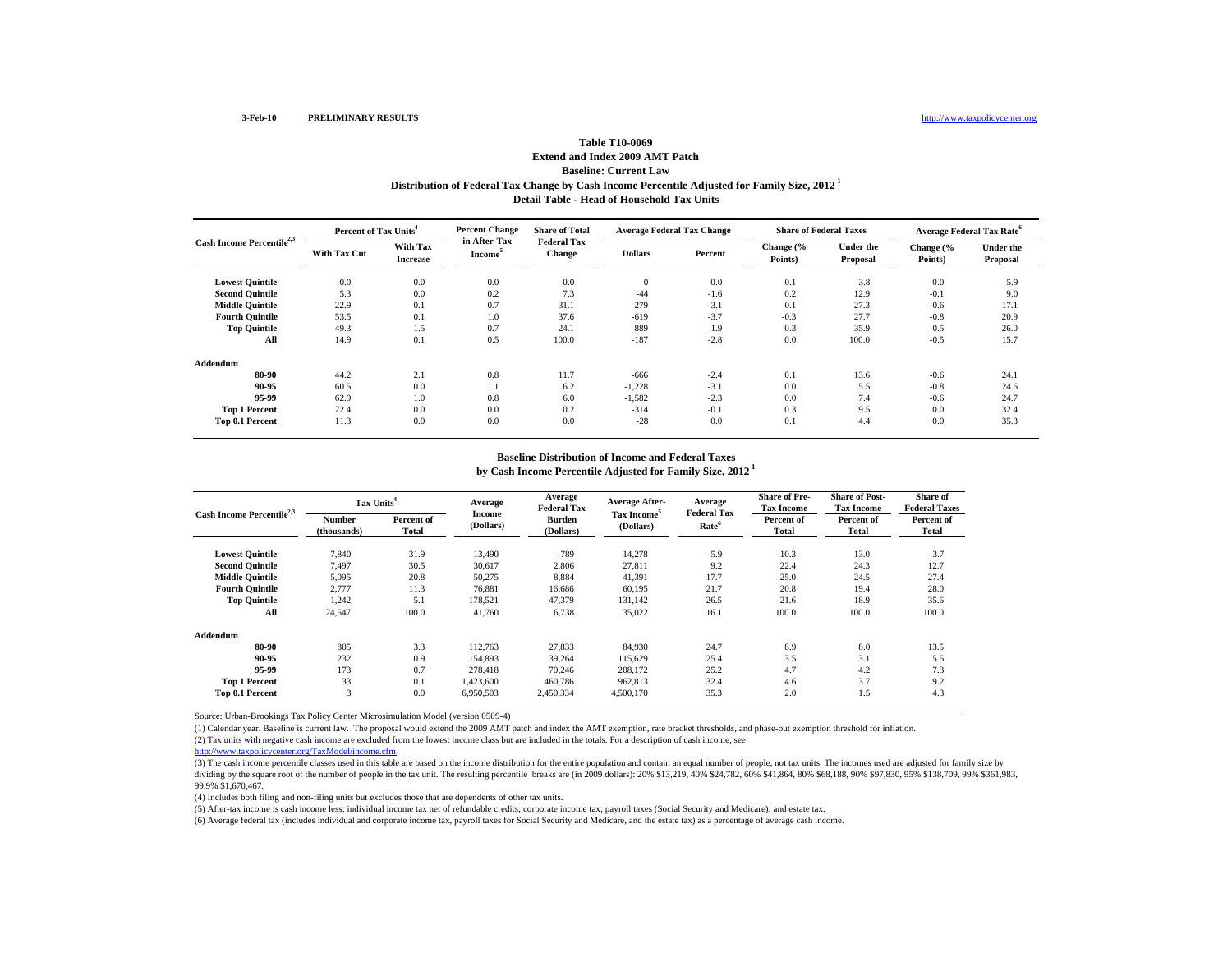## **Distribution of Federal Tax Change by Cash Income Percentile Adjusted for Family Size, 2012 1 Table T10-0069Extend and Index 2009 AMT PatchBaseline: Current Law**

**Detail Table - Tax Units with Children**

| Cash Income Percentile <sup>2,3</sup> |                     | Percent of Tax Units <sup>4</sup> |                                     | <b>Share of Total</b>               | <b>Average Federal Tax Change</b> |         | <b>Share of Federal Taxes</b> |                       | <b>Average Federal Tax Rate</b> <sup>6</sup> |                              |
|---------------------------------------|---------------------|-----------------------------------|-------------------------------------|-------------------------------------|-----------------------------------|---------|-------------------------------|-----------------------|----------------------------------------------|------------------------------|
|                                       | <b>With Tax Cut</b> | With Tax<br><b>Increase</b>       | in After-Tax<br>Income <sup>5</sup> | <b>Federal Tax</b><br><b>Change</b> | <b>Dollars</b>                    | Percent | Change (%<br>Points)          | Under the<br>Proposal | Change (%<br>Points)                         | <b>Under the</b><br>Proposal |
| <b>Lowest Quintile</b>                | 0.0                 | 0.0                               | 0.0                                 | 0.0                                 | $\mathbf{0}$                      | 0.0     | 0.0                           | $-0.9$                | 0.0                                          | $-6.6$                       |
| <b>Second Quintile</b>                | 5.3                 | 0.0                               | 0.2                                 | 1.7                                 | $-47$                             | $-1.4$  | 0.0                           | 3.3                   | $-0.1$                                       | 9.9                          |
| <b>Middle Quintile</b>                | 28.8                | 0.1                               | 0.8                                 | 15.1                                | $-417$                            | $-3.7$  | $-0.1$                        | 10.4                  | $-0.7$                                       | 17.6                         |
| <b>Fourth Quintile</b>                | 68.8                | 0.4                               | 1.5                                 | 40.5                                | $-1,171$                          | $-5.1$  | $-0.5$                        | 19.9                  | $-1.1$                                       | 21.2                         |
| <b>Top Quintile</b>                   | 60.3                | 2.8                               | 0.7                                 | 42.7                                | $-1,453$                          | $-1.6$  | 0.6                           | 67.2                  | $-0.5$                                       | 28.5                         |
| All                                   | 31.0                | 0.6                               | 0.8                                 | 100.0                               | $-576$                            | $-2.6$  | 0.0                           | 100.0                 | $-0.6$                                       | 23.0                         |
| Addendum                              |                     |                                   |                                     |                                     |                                   |         |                               |                       |                                              |                              |
| 80-90                                 | 60.6                | 2.1                               | 0.9                                 | 16.4                                | $-1,057$                          | $-2.7$  | 0.0                           | 15.8                  | $-0.7$                                       | 24.6                         |
| 90-95                                 | 69.6                | 3.8                               | 1.2                                 | 14.0                                | $-2,000$                          | $-3.4$  | $-0.1$                        | 10.6                  | $-0.9$                                       | 25.6                         |
| 95-99                                 | 59.1                | 3.9                               | 0.8                                 | 12.0                                | $-2,169$                          | $-1.9$  | 0.1                           | 16.4                  | $-0.5$                                       | 28.1                         |
| <b>Top 1 Percent</b>                  | 13.4                | 0.5                               | 0.0                                 | 0.3                                 | $-212$                            | 0.0     | 0.6                           | 24.5                  | 0.0                                          | 33.8                         |
| Top 0.1 Percent                       | 8.9                 | 0.4                               | 0.0                                 | 0.0                                 | $-13$                             | 0.0     | 0.3                           | 11.8                  | 0.0                                          | 35.8                         |

### **Baseline Distribution of Income and Federal Taxes**

**by Cash Income Percentile Adjusted for Family Size, 2012 <sup>1</sup>**

| Cash Income Percentile <sup>2,3</sup> | Tax Units <sup>4</sup> |                     | Average             | Average<br><b>Federal Tax</b> | Average After-                       | Average                                 | <b>Share of Pre-</b><br><b>Tax Income</b> | <b>Share of Post-</b><br><b>Tax Income</b> | Share of<br><b>Federal Taxes</b> |
|---------------------------------------|------------------------|---------------------|---------------------|-------------------------------|--------------------------------------|-----------------------------------------|-------------------------------------------|--------------------------------------------|----------------------------------|
|                                       | Number<br>(thousands)  | Percent of<br>Total | Income<br>(Dollars) | Burden<br>(Dollars)           | Tax Income <sup>5</sup><br>(Dollars) | <b>Federal Tax</b><br>Rate <sup>6</sup> | Percent of<br>Total                       | Percent of<br>Total                        | Percent of<br>Total              |
| <b>Lowest Quintile</b>                | 10.133                 | 20.6                | 14.723              | $-967$                        | 15.690                               | $-6.6$                                  | 3.2                                       | 4.4                                        | $-0.9$                           |
| <b>Second Quintile</b>                | 10,359                 | 21.1                | 34,672              | 3,464                         | 31,209                               | 10.0                                    | 7.7                                       | 9.0                                        | 3.2                              |
| <b>Middle Quintile</b>                | 10.251                 | 20.9                | 62,298              | 11,351                        | 50.947                               | 18.2                                    | 13.6                                      | 14.6                                       | 10.5                             |
| <b>Fourth Quintile</b>                | 9,800                  | 19.9                | 103.142             | 23,023                        | 80.119                               | 22.3                                    | 21.6                                      | 21.9                                       | 20.4                             |
| <b>Top Quintile</b>                   | 8.315                  | 16.9                | 306,063             | 88,566                        | 217.497                              | 28.9                                    | 54.3                                      | 50.5                                       | 66.6                             |
| All                                   | 49,155                 | 100.0               | 95,419              | 22,496                        | 72,923                               | 23.6                                    | 100.0                                     | 100.0                                      | 100.0                            |
| Addendum                              |                        |                     |                     |                               |                                      |                                         |                                           |                                            |                                  |
| 80-90                                 | 4,398                  | 9.0                 | 157.496             | 39,721                        | 117,775                              | 25.2                                    | 14.8                                      | 14.5                                       | 15.8                             |
| 90-95                                 | 1.976                  | 4.0                 | 224,546             | 59,571                        | 164,974                              | 26.5                                    | 9.5                                       | 9.1                                        | 10.7                             |
| 95-99                                 | 1,567                  | 3.2                 | 400,356             | 114,595                       | 285,760                              | 28.6                                    | 13.4                                      | 12.5                                       | 16.2                             |
| <b>Top 1 Percent</b>                  | 374                    | 0.8                 | 2,088,455           | 706,992                       | 1,381,462                            | 33.9                                    | 16.7                                      | 14.4                                       | 23.9                             |
| Top 0.1 Percent                       | 36                     | 0.1                 | 9.839.694           | 3,520,023                     | 6.319.671                            | 35.8                                    | 7.6                                       | 6.4                                        | 11.5                             |

Source: Urban-Brookings Tax Policy Center Microsimulation Model (version 0509-4)

Note: Tax units with children are those claiming an exemption for children at home or away from home.

(1) Calendar year. Baseline is current law. The proposal would extend the 2009 AMT patch and index the AMT exemption, rate bracket thresholds, and phase-out exemption threshold for inflation.

(2) Tax units with negative cash income are excluded from the lowest income class but are included in the totals. For a description of cash income, see

http://www.taxpolicycenter.org/TaxModel/income.cfm

(3) The cash income percentile classes used in this table are based on the income distribution for the entire population and contain an equal number of people, not tax units. The incomes used are adjusted for family size b by the square root of the number of people in the tax unit. The resulting percentile breaks are (in 2009 dollars): 20% \$13,219, 40% \$24,782, 60% \$41,864, 80% \$68,188, 90% \$97,830, 95% \$138,709, 99% \$361,983, 99.9% \$1,670,467.

(4) Includes both filing and non-filing units but excludes those that are dependents of other tax units.

(5) After-tax income is cash income less: individual income tax net of refundable credits; corporate income tax; payroll taxes (Social Security and Medicare); and estate tax.